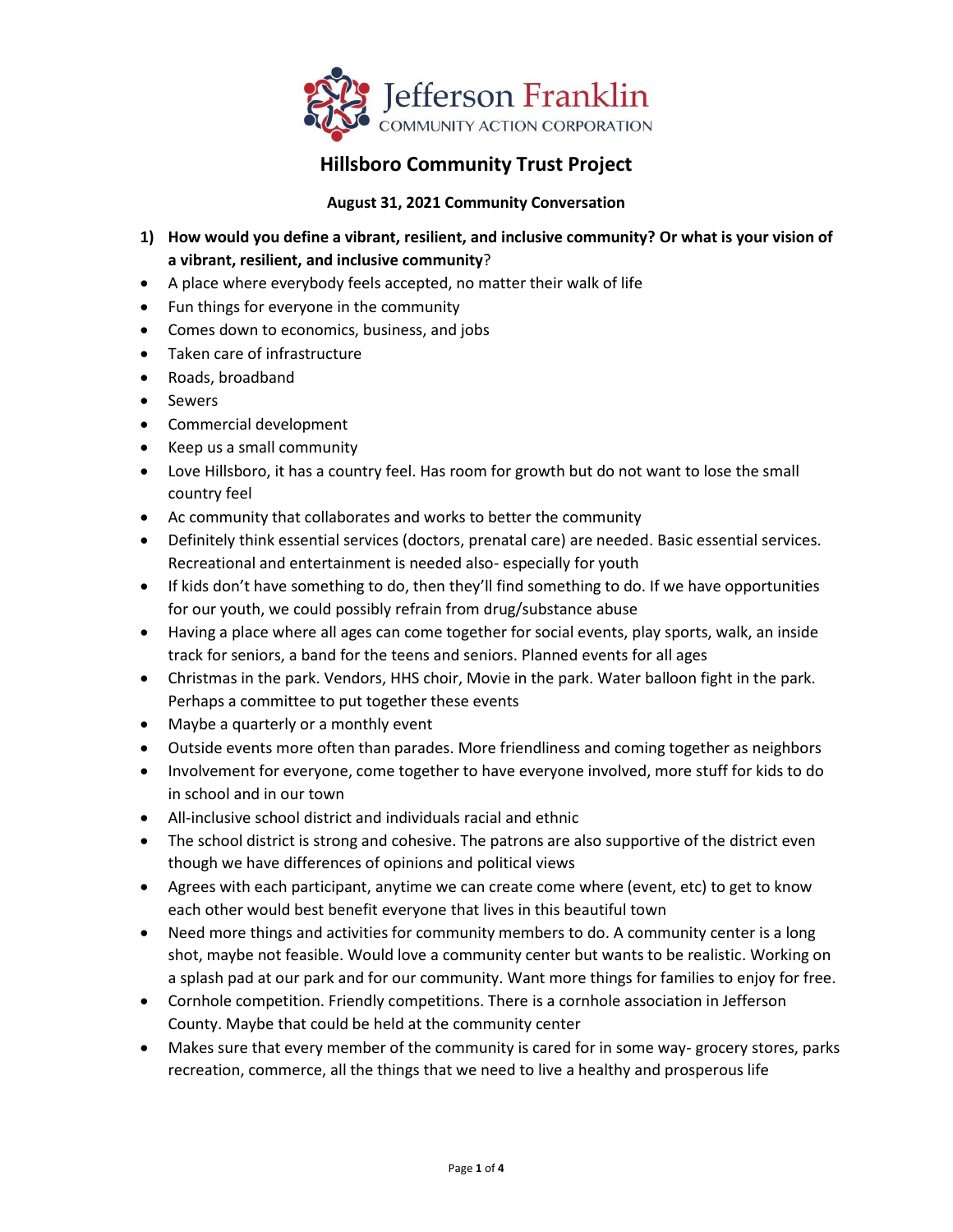

- **2) What is one thing we could do in this community that would make our community a more vibrant, resilient, and inclusive community?**
- For the health of community, sewers
- Huge problem with clean water
- Water park, for community and kids (If you build a water park for children, based on the school district boundaries, how is it maintained? Who is maintaining it)
- Strom water, run off, sewers all a concern for greater community
- Sanitary sewers for homes and businesses
- Add things for the kids to do, especially with the pandemic to keep them off video games and stuff
- Talked about a splash pad at Hillsboro park. Think it is something that is not maintained as far as employees, etc. It has motion detector system and different things like that.
- Something for the community and kids outside
- Place to include all from young to seniors. Walking track, inside meeting rooms, gym.
- A place for all to go that is open every day and that will meet the needs of everyone
- Creating activities within existing structures like the civic center for people to come together and get engaged
- Focus on more program's vs the buildings
- Raise funds to build the civic center
- Community accomplishing the vision to get things done and acting on the vision moving forward
- In order for the community to create a vision we need to find a way to include the vision of the community as one to make a better community
- To be involved is the way we have to do it
	- What are the vision issues in the school broadband for students within the school district?
- To make it better we are hoping that the farm will make it better. Hoping to incorporate it into our curriculum and classrooms.
- A community center would make it better to attract all sorts of community members- seniors, toddler, etc. and see beautiful relationships come from that. It would be a beautiful place for growth
- clarifying waterpark and or rec center
- Something for everyone to do
- **3) How do we, together, engage more people in our community to help create a more vibrant, resilient, and inclusive community?**
- Each one of us need to know our neighbors
- Speak up and invite each other
- Comes down to personal responsibility
- Take pride and ownership in where they live
- Want to make their community a good place to live
- Maybe reach out through social media or Leader paper
- Community center with ball courts, walking tracks for elderly and would be inclusive of large groups of people and would create a place for others to come together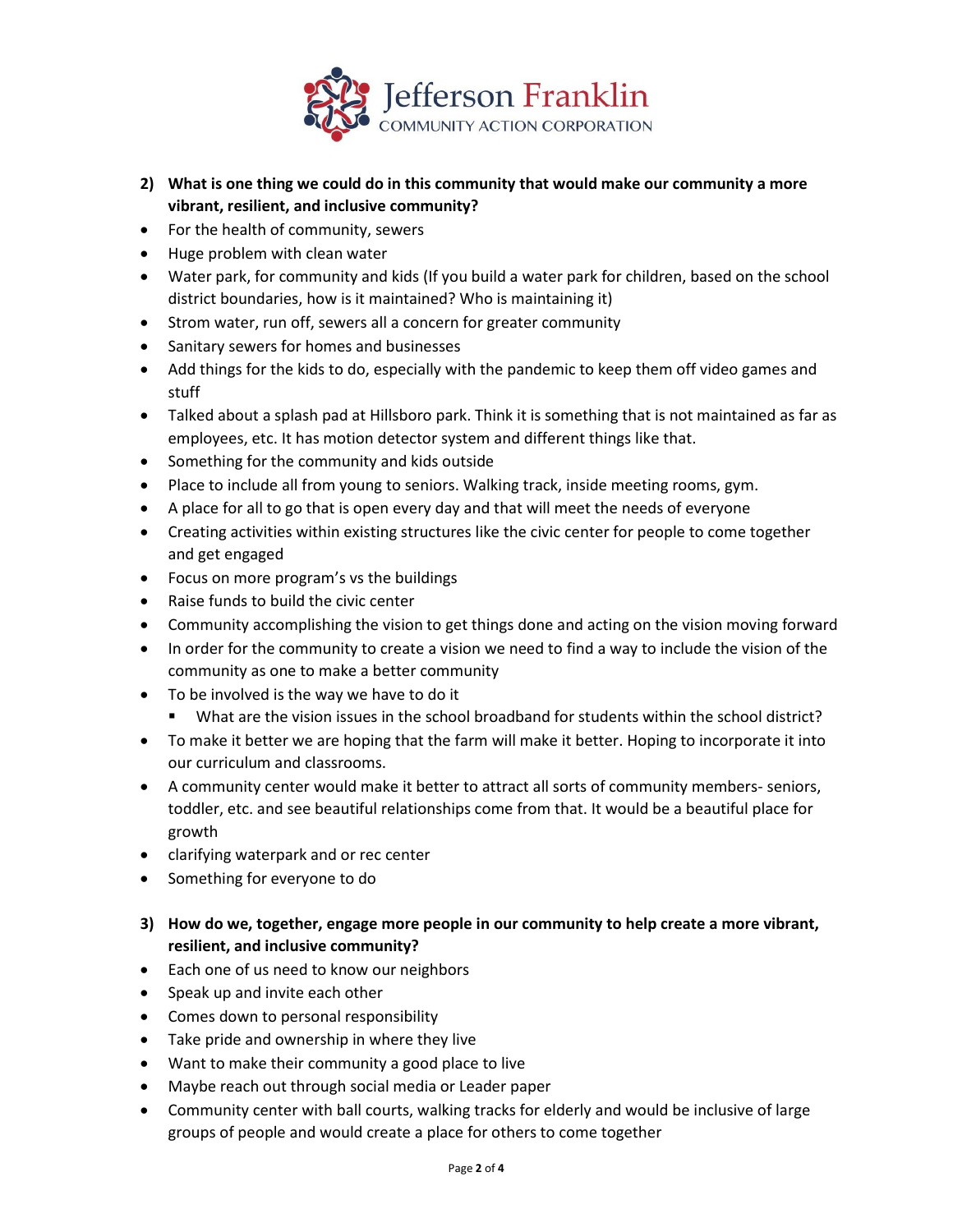

- Communication is the key to a successful economic development
- Central location for all to come together and not travel to the city
- It would be nice to have social media page whereby events could be shared, and it would combine the city page to the Chamber page etc. in one place for everyone to go and look and see what's going on
- Very difficult to get volunteers to help with activities and people overlapping at many different events. How do we get people to want to get involved? Businesses are getting nickeled and dimed to death from many different causes and events
- Appeal with the kids to reel in the parents
- Getting some high schoolers to get involved with the older adults who don't know about technology
- The number one question! When kids get involved and get their hands on the project, they are more enthusiastic about that project. Have people some talk about the importance of getting involved in their community to children.
- It always gets started with the kids
- Depending on what we are speaking about, kids are the key. Ultimately, we need more things for kids. Our town is lacking activities OUTSIDE of the school
- **4) Are you aware of any initiatives occurring in other communities that might work in our community to make our community a more vibrant, resilient, and inclusive community?**
- St. Gen has a rec center/water park
- One family did the majority of the creation of St Gen rec center/water park
- (tremendous amount of upkeep and maintenance required with pools)
- (kids want and need something to do. Kids would set up large gaming situation)
- (more important to keep the small country feel, than to build it up)
- (Keep it feeling like a small community)
- (college is such a wonderful resource, help it do what it does best)
- (there are not many services to make it easy to be picked up or taken anywhere)
- First Fridays all the small business have special things on Fridays. Also, live music
- Maybe have a monthly event to grow the community as a whole
- Hillsboro Homecoming is an example of an event. Hillsboro does have a community center. Food trucks. Maybe the community center could be used as focal point to gather.
- Something as simple as food trucks and a bounce house attached to different holidays— Halloween for example. If it was tied to a central location (Civic Center) people would remember and would come to the event.
- The parks in other communities have more to offer- splash pads, bodies of water, areas to hold events
- Christmas tree lighting and make it bigger and more activities on the farm like kids singing Christmas carols
- Some miss out on things in rural areas
- Communication is important others have different ways to involve their residents (meals on wheels)